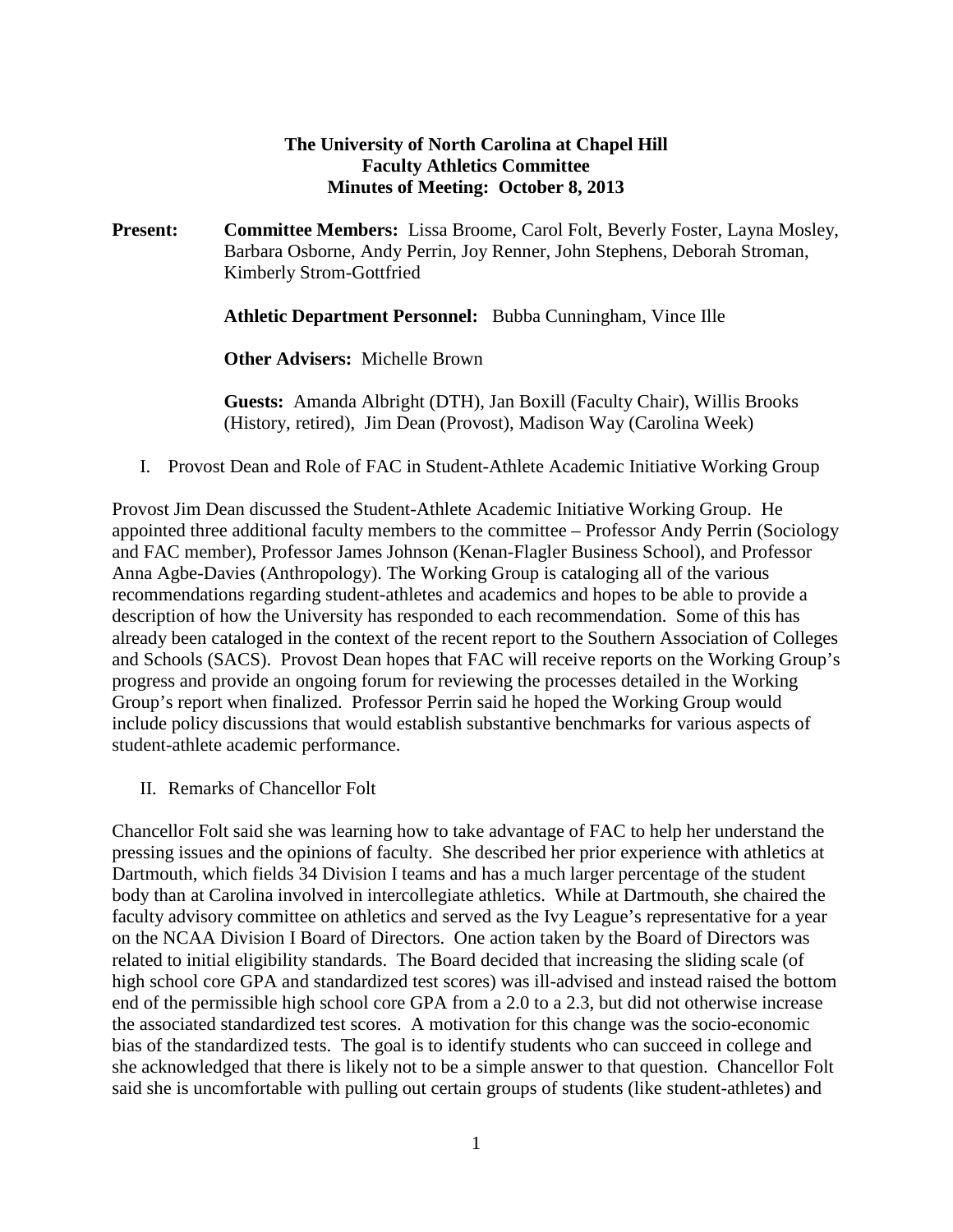reporting information about that group because it tends to isolate students. She is disturbed that some student-athletes are afraid to tell faculty that they are involved in athletics. She hopes that faculty will respect all students equally and hold all to the same aspirations.

Chancellor Folt noted that UNC is a leader in separating admissions decisions, health issues, and advising from the purview of Athletics. She is interested in the ethos of the UNC community and the standards the community expects of everybody, including student-athletes. What behavior is acceptable for faculty and for coaches? It is not necessarily appropriate to hold everyone to the same metrics. We should not be pushed by simplicity, but should perhaps consider individual-centered predictions as a metric for success.

The Chancellor cited a recent survey of alumni that indicated the percentage employed or in graduate school five years after graduation, the percentage that wished they had declared a different major, and the percentage that wished they had learned more about personal finances while in college. It would be interesting to compare these percentages with those for studentathletes. Chancellor Folt noted that the Board of Trustees was also interested in financial literacy training. Bubba Cunningham and Vince Ille said that student-athletes were receiving some financial training through Wells Fargo.

III. Update from the Faculty Athletics Representative

Professor Lissa Broome reviewed a chart containing some NCAA academic metrics (GSR, FGR, and APR) that is included in her report that will be delivered to Faculty Council at its November meeting. She recently attended a meeting of the Division 1-A (Football Bowl Subdivision) FARs in Dallas and ACC meetings in Raleigh. At both meetings, potential revision to the NCAA governance structure were discussed and the NCAA's governance consultant, Jean Frankel, was present. She is also planning to attend the January NCAA annual convention (as will Athletic Director Bubba Cunningham, and perhaps Chancellor Folt) where there will be two days devoted to discussion and straw votes around potential changes to the current NCAA governance format.

IV. Update from the Athletics Director

Athletic Director Bubba Cunningham reported on discussions regarding post-season championships in all sports and the Rawlings Report that took place at the recent ACC meetings. He noted various events that he will participate in where the many issues facing intercollegiate athletics, including some of those highlighted in the Rawlings Report, will be discussed, presenting UNC an opportunity to participate in the national dialogue. These events include the recent Faculty Council discussion of the Rawlings Report, an athletic leadership conference at the University of Maryland, the discussion on the UNC campus of the "Schooled" documentary, a Sports Business Journal Symposium in December, the January meeting of the National Association of Collegiate Directors of Athletics, and the January NCAA Annual Convention. Mr. Cunningham believes that UNC is well-positioned to be an important contributor to these discussions at the local, conference, and national levels.

V. The Rawlings Report